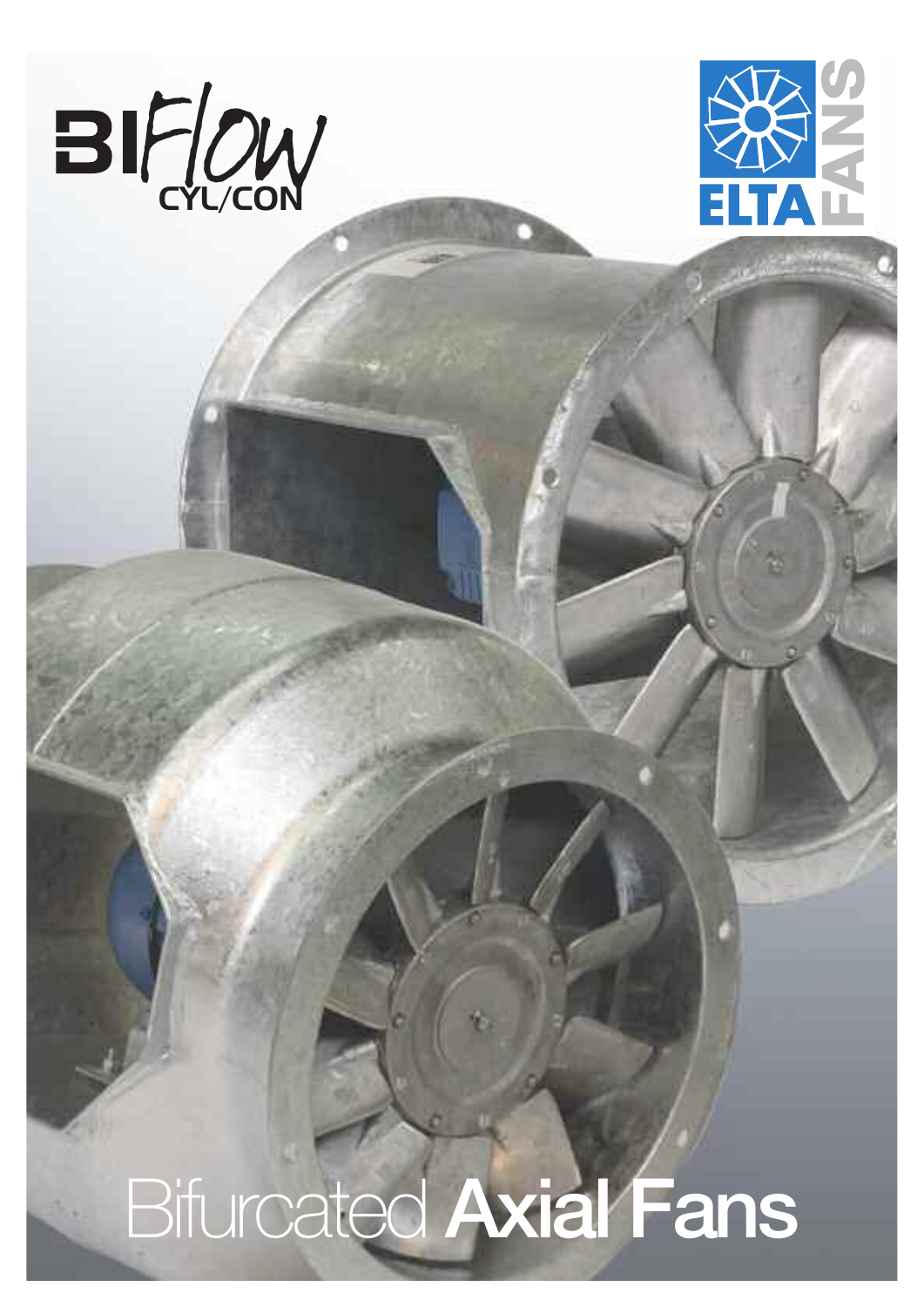# *BIFURCATED*

Elta Bifurcated axial fans are quality, direct motor driven units, specially developed for handling hostile air conditions.

## *AXIAL FANS*

Hot, dust laden air, corrosive fumes, or gases can all be handled, although detailed specifications should be discussed with Elta at the time of selection. The units are designed, so that the air throughput totally by-passes the motor, avoiding any detrimental effect to the motor life. Two alternative model ranges and temperature options are available with cylindrical or conical cases.

## *Cylindrical Range*

*400 to 1250mm diameter*

Elta cylindrically cased bifurcated axial fans, are available in a wide selection of impeller diameters and speeds and have a single entry motor tunnel into the fan casing. The motor tunnel must be either mounted with its opening vertically upwards, or horizontal to ensure adequate motor cooling.

*NB. When ordering, please specify standard, or high temperature model.*

- n 9 impeller sizes
- n Wide selection of air performances
- n 2 temperature options n 50Hz and 60Hz operation
- 

## *Conical Range*

#### *315 to 630mm diameter*

Elta conical bifurcated axial units have a special, conically profiled fan casing to maximise the available space and size of drive motor for a given impeller diameter, without causing undue restriction of airflow. High motor outputs and therefore fan performances are achieved. The motor tunnel traverses the fan casing, with entry from either side. *NB. When ordering, please specify standard, or high temperature model.*

- n 5 impeller sizes
- n Higher pressure and airflows
- n 2 temperature options n 50Hz and 60Hz operation
- 



| <b>Standard</b> | <b>High Temperatures</b> |  |  |  |  |
|-----------------|--------------------------|--|--|--|--|
| $150^{\circ}$ C | $250^{\circ}$ C          |  |  |  |  |

**Standard High Temperatures**

**150OC 200OC**

## *Special Options*

*Alternative versions of both products are available to special order including:*

- n Painted finish in polyester (colour to suit)
- n Stainless steel construction
- n BASEEFA, or other 'flame proof' approved motors
- Emergency fume extract models, up to  $400^{\circ}$ C, short duration

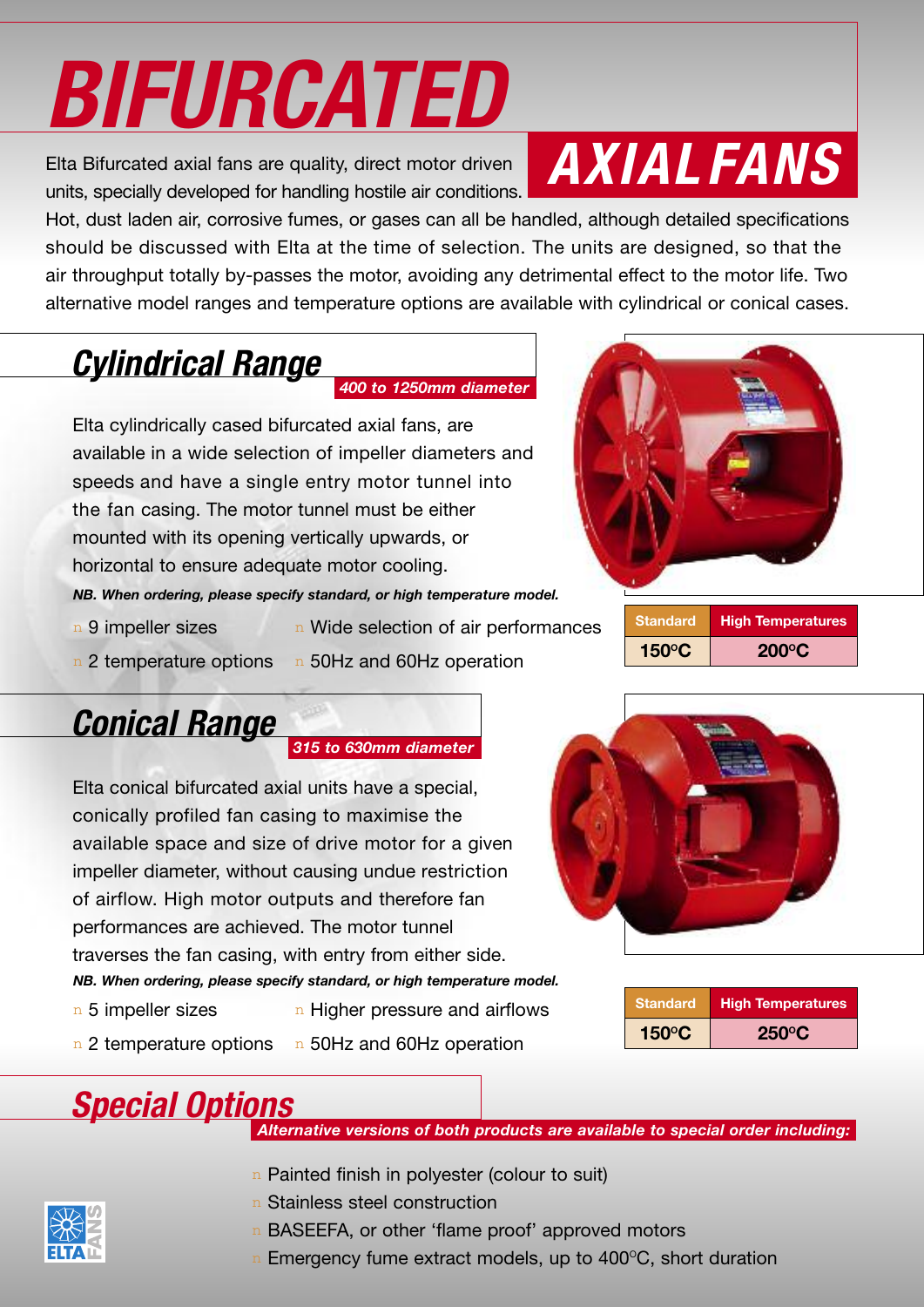### *Airflow Performance*



### *Accessories*

*Full details of accessories are available in the standard axial catalogue EL2*

- $n$  Flanges  $n$  Inlet cones  $n$  Flexible collar and clips  $n$  Anti-vibration mounts
- n Mounting feet n Non-return dampers n Wire guards

## *General Specification*

#### **Electrical Inputs**

#### **380/415V - 3ph - 50Hz or 440/460V - 3ph - 60Hz**

*N.B. Single phase 220/240V models available for the smaller impeller versions - details on request.*

#### **Material and Finish**

**Impeller:** Aluminium, adjustable pitch, efficient aerofoil **Casing:** Steel fabricated and welded, hot dipped galvanised; with shaft seal **Motor:** Quality, standard metric motor (TEFC)